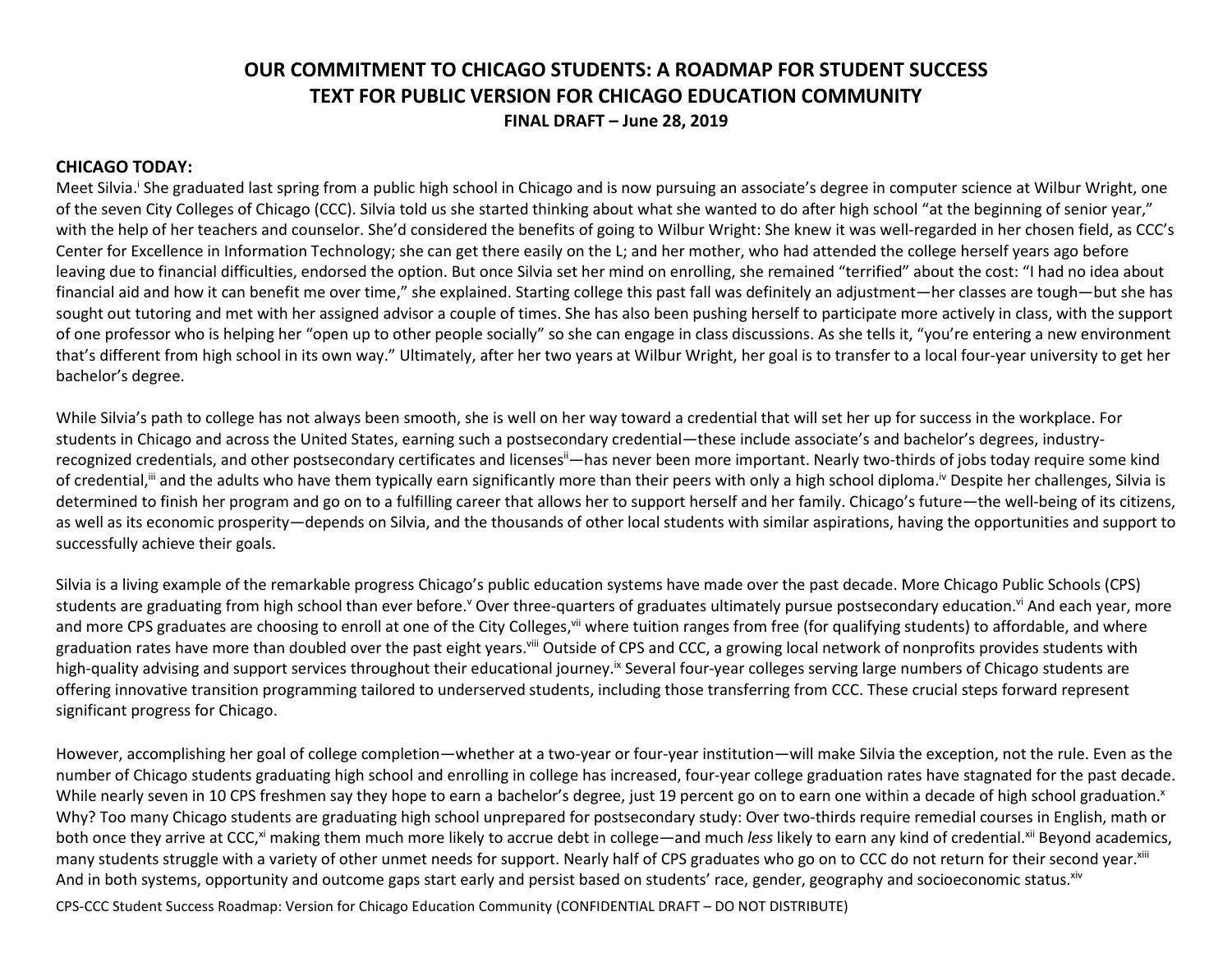**We at CPS and CCC are proud of our progress. We also know we have much more work to do, and that our institutions need to partner closely to achieve our goals on behalf of our shared students—the thousands of young people who graduate from Chicago's district and charter schools each year and continue their education at CCC. Building on our work together to date, we commit to strengthening quality, support, alignment and coherence across our systems to enable more students—and particularly low-income students, students of color and diverse learners—to earn a postsecondary credential that will allow them to fulfill their aspirations and ultimately achieve economic mobility.** 

**This roadmap will guide our collective efforts to** *prepare more Chicago students for postsecondary study; support them to be successful once they get to CCC and, if they choose, to transfer to a four-year university; and ensure they graduate equipped with the knowledge, skills and experiences to thrive in our city's labor market.*

To get there, we must improve the student experience across Chicago, especially for students furthest from opportunity. In our conversations with these students over the past several months, they shared their experiences and desires: $w$ 

Julia, a junior, told us she wished her high school had prepared her earlier for the **transition to postsecondary**: "I just wish [that in] my freshman year they talked about the importance of the SAT. They started talking more about it in my junior year. [The college access nonprofit I'm involved with] didn't talk about it either. They were trying to make us comfortable in the high school setting." Kai, a second-year student at CCC, shared similar reflections. "The one thing I would have liked is for them to introduce the idea of college earlier on," she told us. "They don't say much until late junior or senior year. By then, I felt I could have done more research, gotten myself more involved in things that I liked…like internships and other opportunities."

Maya, a junior at CPS, has enjoyed **exploring careers** in her high school: "The [career and technical education] program really helped me think about what I want to do after high school. Just coming here helped me decide, because the program showed me what I was actually going to do when I start working." Martha, in her second year at CCC, appreciated the chance to complete an **internship**: "[The staff at my college] helped me work on my resume and cover letter, and they also helped me get a sense of how, if I were to go into a job, the work would be scheduled."

Terrence, an 11th grader, wants help learning **how to be a college student**. From his perspective, "The hardest thing [about college will be] adjusting and trying to manage my time." Another CPS junior, Sofia, agrees: "College is very professional, a bigger thing. The environment of college will be much more sophisticated than we're used to. Maybe in senior year [of high school], give us a college experience—change our routines and give us a college environment so we can practice and be prepared."

For Gordon, a high school senior, **finances** are top of mind when he thinks about his career goals: "I worry about how I'm going to budget and make sure groceries stay in the house and that my credit will be good. I don't ever want to be broke." Likewise, Martin, a first-year CCC student, pointed to the role of **financial aid** in his journey to college: "When I talked to my mentor [at my high school], I was scared and terrified about financial aid. He broke it down. When I came to register, I was terrified. I didn't want to mess up; I was worried that it could affect my mom. He told me to breathe."

Teresa, a CPS senior, wants more **encouragement and support** to help her take action on her plans for her future: "Help students not give up so easily on themselves," she suggested. "When students set action plans, they should push themselves to do what they set out to do. Some people should get a mentor to help push them to do more." Carla, in her first year at CCC, talked about the helpful role tutors play in her education: "The tutors here will help you, and they make sure they understand the work that you need to do."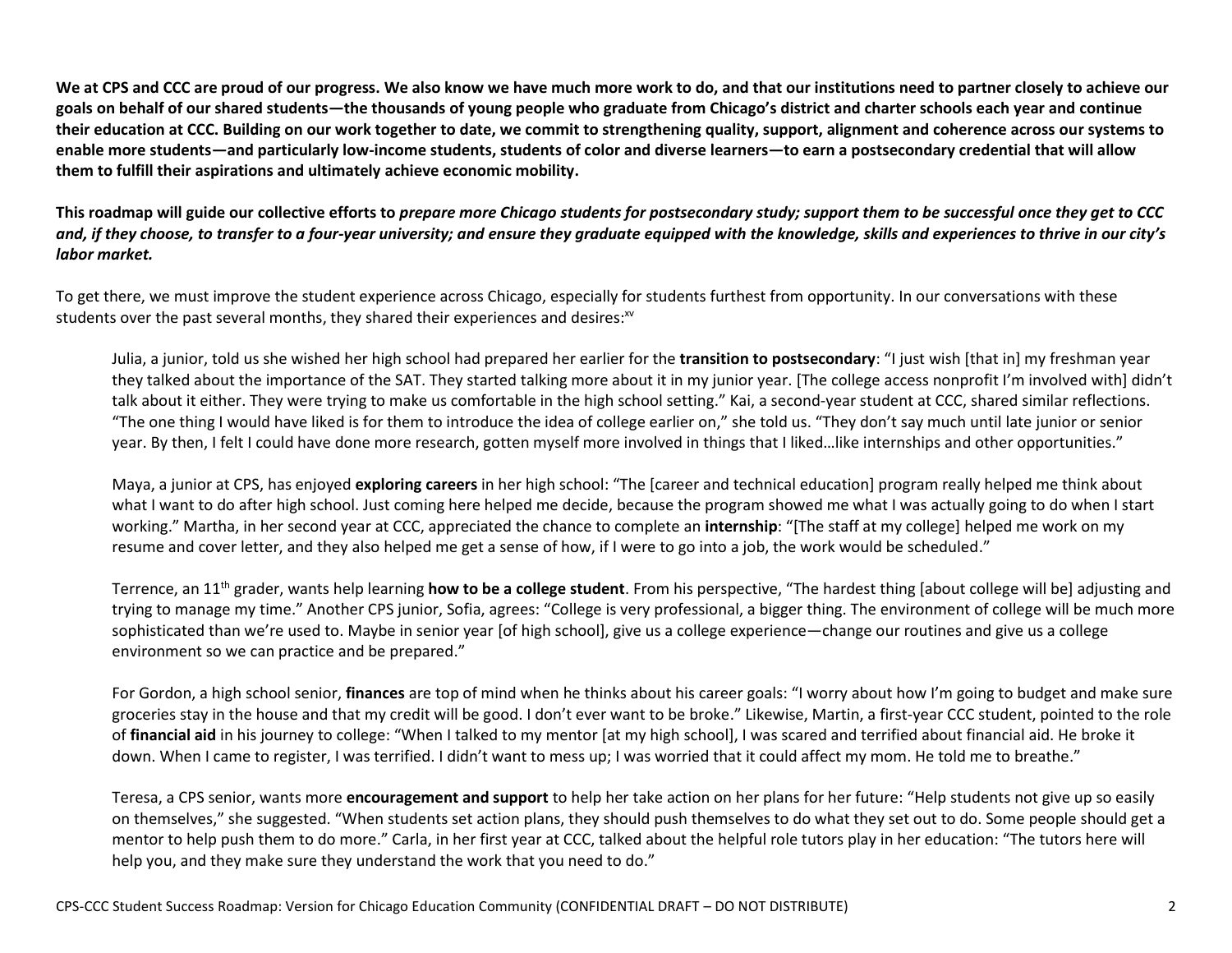These are just a few of the many perspectives we heard from high school and community college students—primarily low-income students of color who are or will be the first in their families to attend college—in Chicago this spring. With this roadmap, we aspire to create a different experience for these young people. Our vision is that our students will have greater access to early postsecondary experiences in high school to get a head start on earning college credits. They will receive high-quality, equitable advising and wraparound supports to complete high school, make the transition to CCC if they choose, and go on to earn a credential of value, whether at CCC or a four-year university. Along the way they will have meaningful opportunities to develop and apply career skills in realworld settings, starting as early as middle school and continuing into their time at CCC. And they will understand early on in their high school years the range of postsecondary options available to them, and enroll seamlessly should they choose to attend CCC. **This is our pledge to the students and families of Chicago.**

**OUR SHARED COMMITMENT TO EQUITY:** In all of our work, we strive to champion each student's individual cultures, talents, abilities, languages and interests; meet their unique needs; and increase access to educational opportunities so all our students have the opportunities to reach their aspirations.<sup>xvi</sup> We disaggregate data to understand outcomes within and across student demographic groups. We are working in partnership to address the effects of structural racism that have limited opportunities for Black and Latinx students in the public education systems in Chicago and cities across the United States over many decades. We believe that the systemic, long-term efforts in this roadmap will further our shared goal of eliminating barriers and closing the equity gaps that persist for Chicago students.

**HOW WE DEVELOPED THIS ROADMAP:** During the 2018-19 academic year, a working group of leaders from across CPS and CCC worked closely together to analyze the current strengths and challenges in our systems and develop solutions to accelerate the success of our students, with a particular focus on closing equity gaps. Through this process, we looked at our own data to determine where we are doing well and where we need to do better. We listened to parents and students, counselors and advisors, teachers and faculty to deepen our understanding of their diverse experiences. We also gathered input and feedback from nearly 100 other local stakeholders: leaders and staff members across our two institutions; advisors at the Mayor's Office; nonprofit, workforce, research and philanthropic partners; and leaders at local four-year universities that receive large numbers of Chicago students from CPS and CCC. We drew on this combination of rich insights along with best practices from national research to create this roadmap. For our two institutions, this roadmap is just the first step in strengthening our partnership to support Chicago students on their path to success. As we proceed with implementation, we will continue to invite different voices to the table to ensure the work of our partnership is deeply informed by the experiences and expertise of Chicago's communities.

**HOW WE WILL MEASURE OUR SUCCESS:** We aim for the work described in this roadmap to have a transformational impact on the lives of our students. In addition to strategy-specific measures, we will gauge the impact of our partnership by tracking three overarching metrics:

- **Postsecondary enrollment:** The percentage of CPS students who enroll directly in a certificate, two-year or four-year degree program after high school
- **Postsecondary completion:** The percentage of CPS students who go on to earn a certificate, two-year degree or four-year degree within 150% time
- **Employment and economic mobility:** We are currently working on developing this metric

**OUR CALL TO ACTION:** This roadmap represents an ambitious set of collaborative efforts, and we cannot do it alone: It will require significant partnership and investment to accomplish our goals. But we believe that the work described in this document represents what is needed to achieve the transformational student outcomes we believe are possible. We invite the broader Chicago community to partner with us in helping our city's youth pursue a path to future success.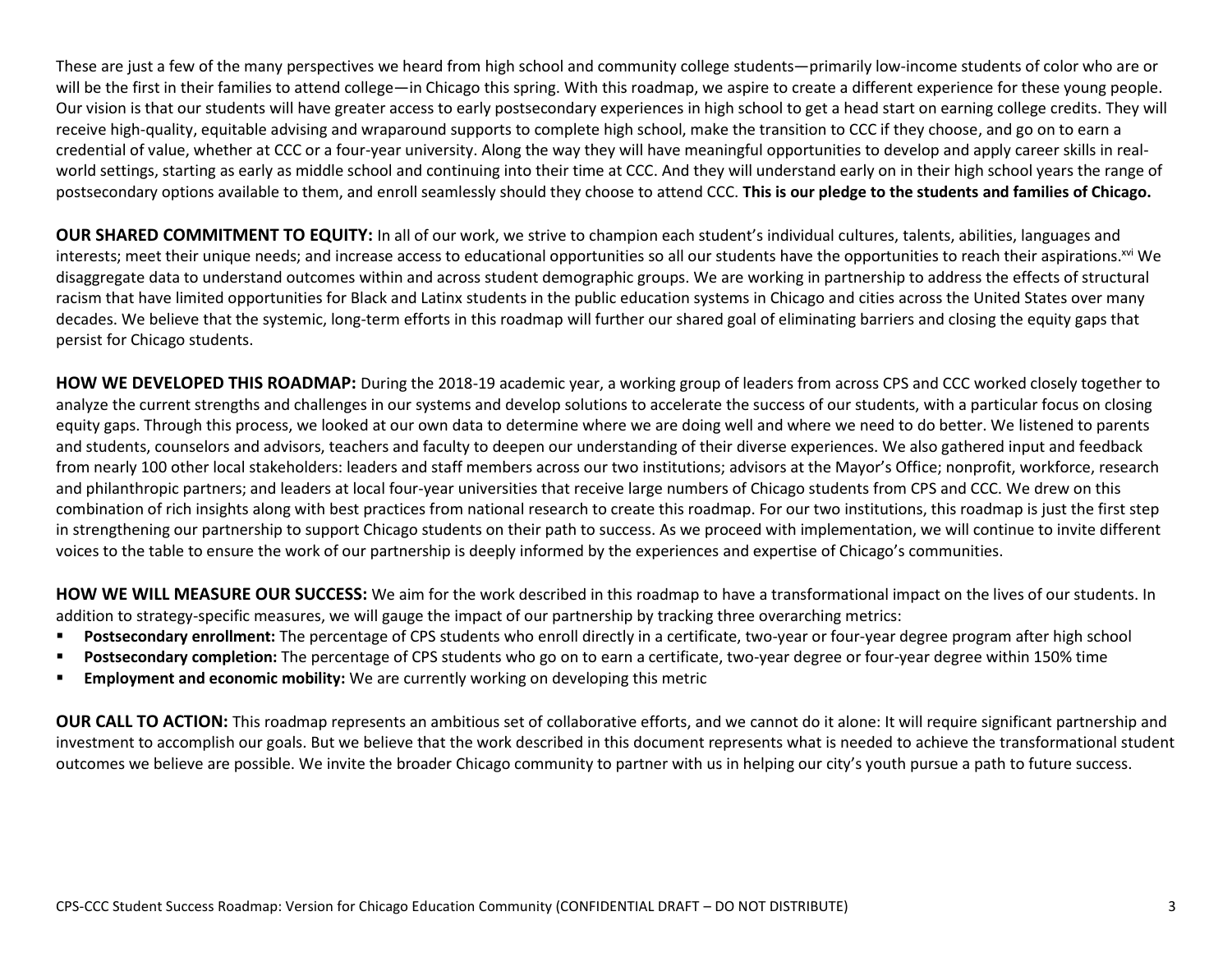# **ROADMAP OVERVIEW:**

Our top-priority strategies—what we call our "game-changers for equity"—are designated in **bolded red font** below. We believe these strategies present the greatest opportunity to "change the game" and close equity gaps for students in Chicago. We selected these particular strategies because they address the needs of a significant share of our students, deeply support underserved student groups, and/or are supported by research demonstrating their effectiveness.

| <b>Academic Readiness &amp; Success</b>                                                                                                                                                                                                                                                             | <b>Access to High-quality Programs</b>                                                                                                                                                                                                                                                                   | <b>Student Advising &amp; Supports</b>                                                                                                                                                                                                                                                                                                                                                                                       | <b>Career Exploration &amp; Preparedness</b>                                                                                                                                                                                                                                                                                             |
|-----------------------------------------------------------------------------------------------------------------------------------------------------------------------------------------------------------------------------------------------------------------------------------------------------|----------------------------------------------------------------------------------------------------------------------------------------------------------------------------------------------------------------------------------------------------------------------------------------------------------|------------------------------------------------------------------------------------------------------------------------------------------------------------------------------------------------------------------------------------------------------------------------------------------------------------------------------------------------------------------------------------------------------------------------------|------------------------------------------------------------------------------------------------------------------------------------------------------------------------------------------------------------------------------------------------------------------------------------------------------------------------------------------|
| Our Goals: With our support, more students will                                                                                                                                                                                                                                                     |                                                                                                                                                                                                                                                                                                          |                                                                                                                                                                                                                                                                                                                                                                                                                              |                                                                                                                                                                                                                                                                                                                                          |
| Experience high-quality, well-<br>aligned instructional practice<br>across CPS and CCC<br>Complete "gateway"xvii math and<br>English courses in their first year<br>at CCC<br>Earn at least 30 college credits<br>within 15 months of graduating<br>high school                                     | Earn early college credits while in<br>$\blacksquare$<br>high school; earn more early<br>college credits (on average)<br>Access dual credit/enrollment<br>and the Star Scholarship,<br>particularly among underserved<br>populations<br>Earn postsecondary credentials<br>with strong labor market value | Earn a postsecondary credential<br>$\blacksquare$<br>within 150% time and at a<br>reasonable cost, based on their<br>individual financial circumstances<br>Persist at CCC to graduation or<br>$\blacksquare$<br>successfully transfer to a four-<br>year institution                                                                                                                                                         | Build competencies for success in<br>the workforce<br>Learn about careers of interest in<br>high school, and engage in work-<br>based learning at CPS and CCC<br>Succeed in the labor market,<br>defined by gaining employment,<br>earning a living wage and<br>achieving economic mobility                                              |
| Our Strategies: Working together, we will                                                                                                                                                                                                                                                           |                                                                                                                                                                                                                                                                                                          |                                                                                                                                                                                                                                                                                                                                                                                                                              |                                                                                                                                                                                                                                                                                                                                          |
| <b>Expand opportunities for</b><br>students to graduate high school<br>ready for college and to succeed<br>in their chosen pathway, starting<br>with Transitional Math<br><b>Convene CPS and CCC faculty to</b><br>build a shared understanding<br>and collaborate around<br>instructional practice | <b>Implement strategic dual credit</b><br>pathways aligned to credentials<br>with strong labor market value<br>Advance equity and impact of the<br>Star Scholarship                                                                                                                                      | Support students to make sound<br>٠<br>financial decisions about their<br>postsecondary choices<br><b>Connect diverse learners to</b><br>$\blacksquare$<br>disability supports at CCC<br>Connect young men of color to<br>$\blacksquare$<br>social supports<br>Enhance equity of academic<br>supports<br><b>Expand and enhance academic</b><br>$\blacksquare$<br>advising and wraparound<br>supports for all students at CCC | Increase CPS counselors' career<br>advising capacity<br>Strengthen coordination to<br>support student development of<br>workforce competencies<br><b>Establish career and</b><br>postsecondary exploration<br>starting in middle school<br><b>Strategically increase supply of</b><br>high-quality work-based learning<br>across Chicago |

### **Strong Partnership between CPS & CCC**

**Our Goals:** *To support our shared students, this partnership aims to…*

- **Increase trust and alignment between CPS and CCC**
- **IMPROVE THE COLLEGE AND CALCE AND THE IMPROVE THE COLLEGE ST** Improve the college and career success rates of our shared students
- Enhance public confidence in both of our institutions to deliver on our promises to the young people of Chicago

## **Our Strategies:** *We will…*

- **F** Streamline the student enrollment experience at CCC
- **Build a sustainable long-term infrastructure for the collaboration between CPS and CCC**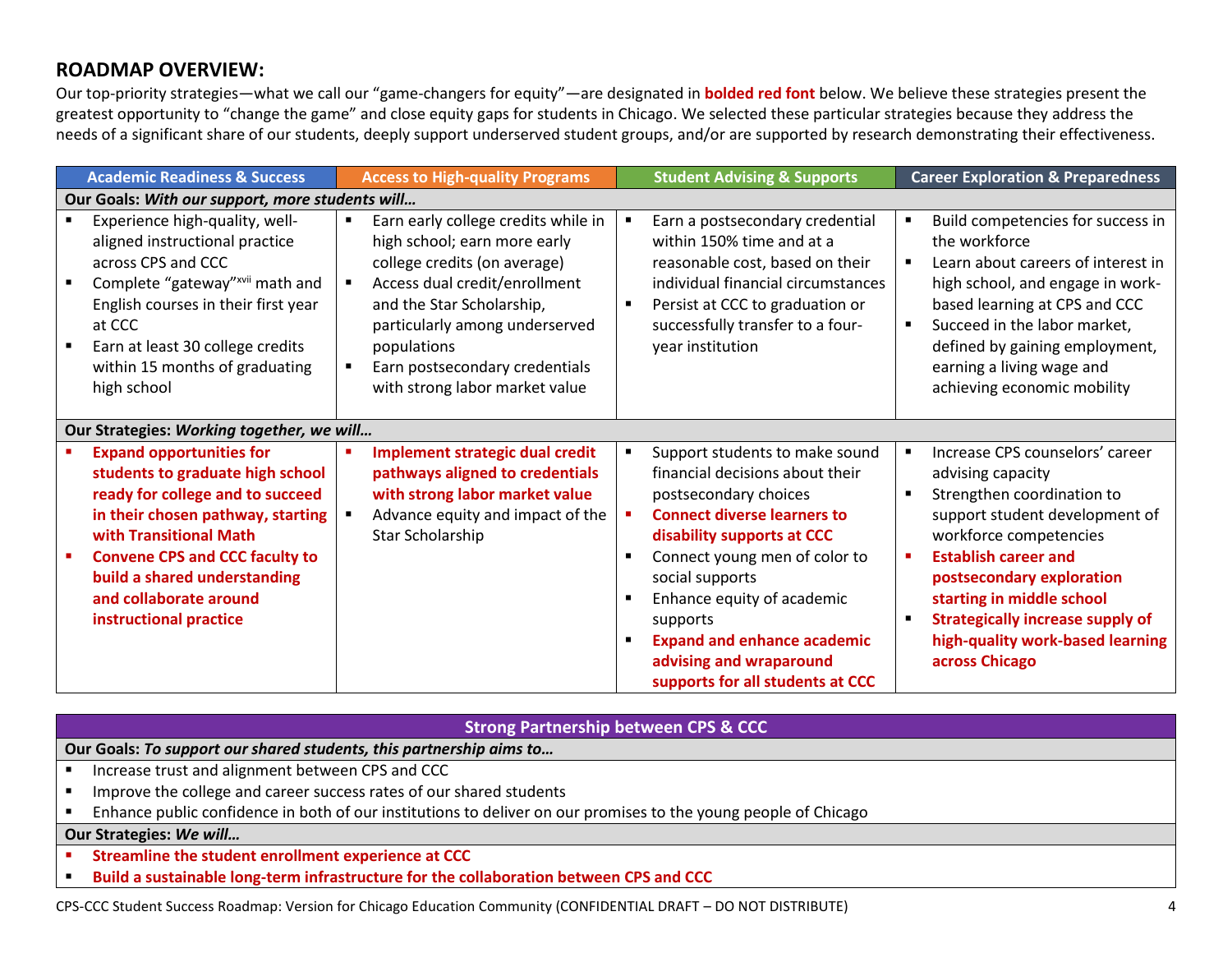# **DOMAIN 1. ACADEMIC READINESS & SUCCESS**

**OUR VISION FOR STUDENTS:** Our students possess the academic content knowledge, skills and mindsets necessary to enroll and succeed in credit-bearing college courses and complete a postsecondary credential program.

**THE NEED:** Students who succeed at earning a credential spend their first year in college completing the classes required to enter upper-level coursework in their chosen program of study.<sup>xviii</sup> They begin these courses directly—not wasting time and money on remedial courses that review skills from high school—and even complete some classes early while they are in high school so they do not fall off track when work or life gets in the way. But today, most of our students are not finishing these crucial "gateway" courses in their first year at CCC. For example, our data shows that more than two-thirds of our students are not completing gateway math—and these numbers are even higher for African American students.<sup>xix</sup> Instead, far too many get stalled in remediation. Given the rapidly rising cost—and importance—of a postsecondary credential, we must give our students the opportunity to hit the ground running when they get there.

### **WHAT WE HEARD:**

"General math was challenging for me. I had to take that class twice. The second time I took it, the professor supported me. She asked if I had questions, and I stayed after class or recorded the class to help [me understand the content]." –CCC Student

"The environment of college will be much more sophisticated than we're used to. Maybe in senior year, give us a college experience. [The school] could change our routines, give us a college environment so we could practice and be prepared." –CPS Student

"Some students don't make it at college when they're taking basic classes. [With transitional courses] there would be an opportunity to do it in high school so they can get help." –CPS Student

## **GOALS: WITH OUR SUPPORT, MORE STUDENTS WILL…**

- Experience high-quality, well-aligned instructional practice across CPS and CCC
- Complete "gateway" math and English courses in their first year at CCC
- **Earn at least 30 college credits within 15 months of graduating high school**

## **STRATEGIES: WE WILL…**

### **Expand opportunities for students to graduate high school ready for college and to succeed in their chosen pathway**

Far too many CPS students do not take rigorous classes during their senior year of high school, and then discover they must take remedial courses when they get to college.<sup>xx</sup> With support from CCC, CPS is piloting two transitional courses<sup>xxi</sup> modeled on CCC's pre-college math courses, which students can take as seniors to secure placement into college-level math when they get to campus. As a first step, we plan to broaden this pilot; we will ultimately explore a similar approach for supporting students to enter college ready for credit-bearing coursework in English. We will also create more opportunities for seniors to engage in preparatory courses and co-curricular experiences, above and beyond their senior seminar, so they are well-prepared for postsecondary study.

### **Convene CPS and CCC faculty to build a shared understanding and collaborate around instructional practice**

Right now, there are few venues for collaboration between CPS and CCC faculty. Building on lessons from other partnerships between a K-12 school district and a community college system, including work led by the City University of New York and the New York City Department of Education, we will first develop strategies to bring our faculty together to share effective instructional practices and learn from each other. By seeding and expanding faculty collaboration, we can improve instruction and deepen student academic experiences across the board.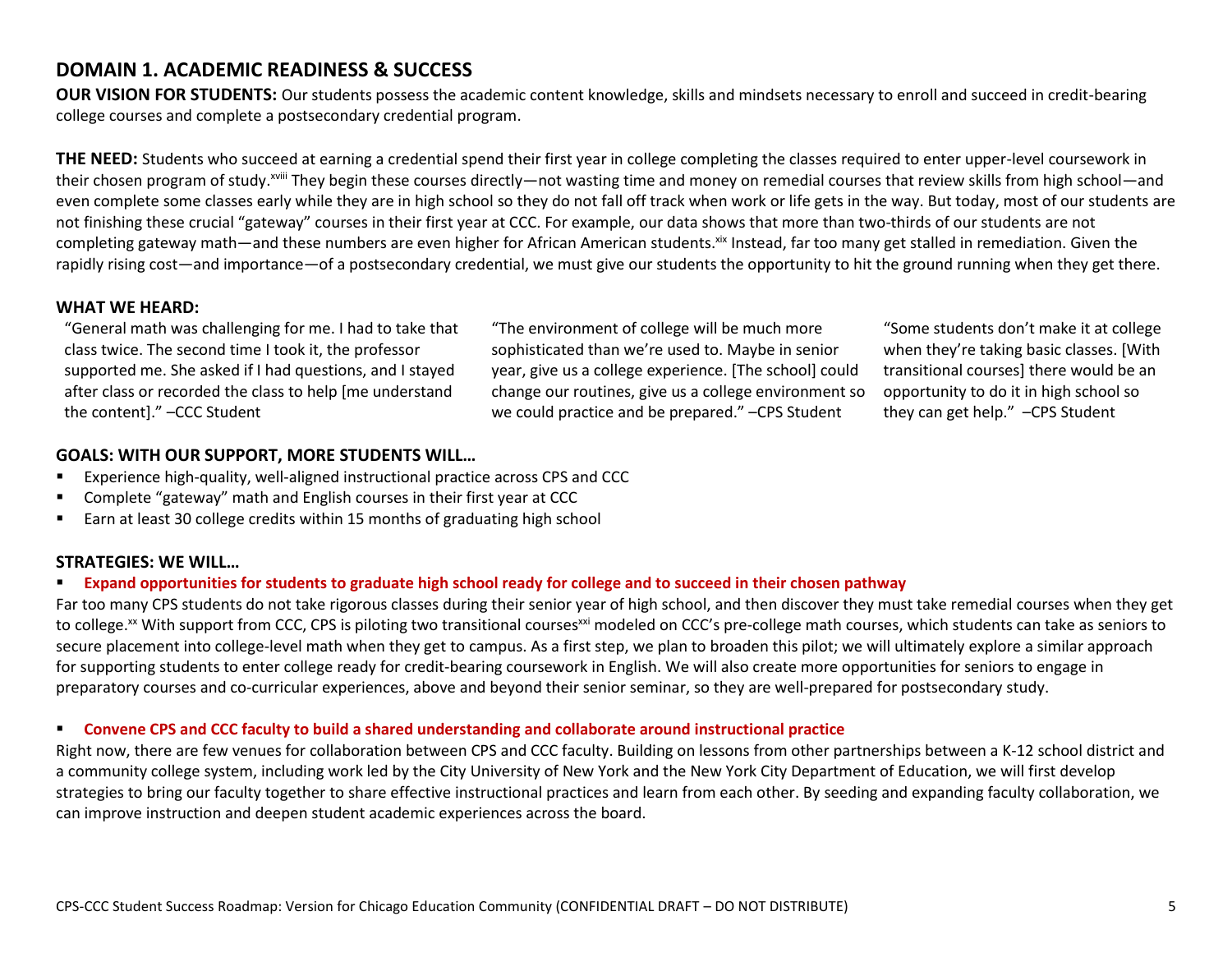# **DOMAIN 2. ACCESS TO HIGH-QUALITY PROGRAMS**

**OUR VISION FOR STUDENTS:** Our students are aware of dual credit/enrollment opportunities and the Star Scholarship, including their eligibility guidelines and requirements. Over time, the quality and impact of these programs will improve as they serve more students, with a special focus on underserved students.

**THE NEED:** Nearly half of CPS graduates now leave high school with an Early College and Career Credential, thanks in part to expanded access to early college courses; almost one in five students earns at least one early college credit in high school.<sup>xxii</sup> The benefits of these early college opportunities are many: Students get an early taste of college-level coursework, learn important competencies for postsecondary success (such as study skills and time management) and begin to envision themselves as college students. Also, they're more likely to complete a postsecondary credential, often at a lower overall cost. XXIII However, these opportunities are not accessible to all students, particularly underserved students such as those in small neighborhood high schools and Options schools. Similarly, while the Star Scholarship is a key financial lifeline for many students, not enough students are aware of the scholarship early enough to take steps toward qualifying for it. For example, African American students are underrepresented among Star recipients (18%) compared to their share of CCC's overall student body (28%).<sup>xxiv</sup>

## **WHAT WE HEARD:**

"I think CCC should have some policy that would allow high school students who show some proficiency to take some basic class. I just want [my son] to get the experience of taking a college-level course." –CPS Parent

"Right now, [a nonprofit program] helps us to take college classes. I'm glad we have that opportunity, but not all students know about that." –CPS Student

"The Star [Scholarship] honestly saved my life, because financial aid wasn't doing much for me." –CCC Student

## **GOALS: WITH OUR SUPPORT, MORE STUDENTS WILL…**

- Earn early college credits while in high school and earn more early college credits on average
- Access dual credit/enrollment and the Star Scholarship, particularly among underserved populations
- **Earn postsecondary credentials with strong labor market value**

## **STRATEGIES: WE WILL…**

### **Implement strategic dual credit pathways aligned to credentials with strong labor market value**

Currently, CPS students' access to CTE and dual credit courses in their career of interest depends largely on having a teacher at their school qualified to teach these courses. Many CPS students are also not aware of these and other early college opportunities, such as dual enrollment courses at CCC. We will begin a groundbreaking new effort to design 15-credit "model pathways" to guide students through key pre-requisites and other requirements associated with a credential in three or four high-priority careers, giving them a jump start on college at no cost to them. To make sure as many students as possible have access to these model pathways, we will develop a new strategy to recruit qualified teachers to teach these courses in CPS schools, especially in schools on the South and West sides, as well as in Options and charter/contract schools.

## **Advance equity and impact of the Star Scholarship**

The Star Scholarship<sup>xxv</sup>, which covers tuition and books for eligible CPS graduates, is a promising vehicle for increasing access to CCC. However, male students and African American students are underrepresented in the pool of scholarship recipients; many of these students do not meet the Star GPA requirement or meet application deadlines. We will continue to promote the Star Scholarship and begin to study its impact on student outcomes to inform future enhancements. Additionally, drawing on lessons from Georgia State, National Louis and other forward-looking universities, we will explore different avenues to reach students with timely information about the scholarship so they can plan ahead.

CPS-CCC Student Success Roadmap: Version for Chicago Education Community (CONFIDENTIAL DRAFT – DO NOT DISTRIBUTE) 6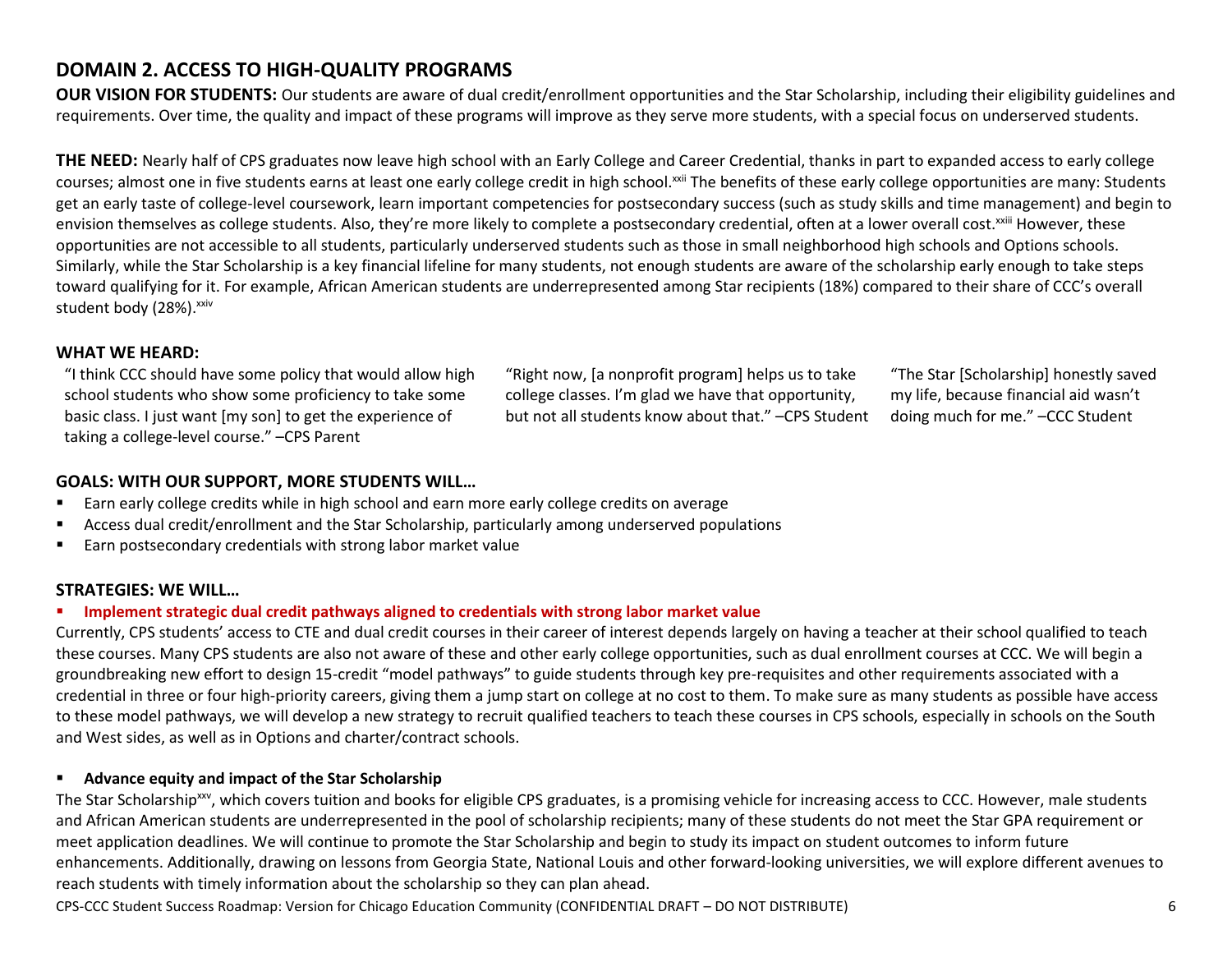# **DOMAIN 3: ADVISING & SUPPORTS**

**OUR VISION FOR STUDENTS:** Our students have access to a comprehensive set of academic, social-emotional and logistical supports to successfully navigate the path to and through a postsecondary credential program, beginning in middle school at CPS and continuing into CCC.

**THE NEED:** To succeed in postsecondary programs, students need more than just academic knowledge: They need the skills and relationships to navigate the new college environment; information and advising to make appropriate decisions about their education; and access to help when they encounter challenges. We also know that some of our students face greater obstacles, ranging from basic needs to mental health issues, and that significant equity gaps exist among student subgroups. For example, at CPS, just 45% of diverse learners and 46% of students who have GPAs below 2.0 enroll directly in a postsecondary program after high school.<sup>xxvi</sup> African American CPS graduates are least likely to persist at CCC beyond their first semester compared to all CCC students (61% vs. 71%, respectively).<sup>xxvii</sup> Struggling students need targeted academic interventions to stay on track toward their chosen postsecondary goals, and wraparound supports to help them overcome difficulties along the way. High-quality wraparound support programs such as One Million Degrees, a nonprofit providing comprehensive supports for high-performing, low-income students at CCC,<sup>xxviii</sup> offer proven models we can learn from to serve students who are currently not being reached.

## **WHAT WE HEARD:**

"Everyone needs support. I need some assistance on how to manage [the transition to college] and

budget it out." - CPS Student little bit faster." - CCC Student "At first, it was hard for me to turn in work. But advisors helped. You can talk to your advisor any time and she helps you operate a

"When I talked to my mentor [in high school], I was scared and terrified, like about financial aid. I didn't want to mess up; I was worried that it could affect my mom. My mentor told me to breathe. Ever since then, he showed me things that I should do and not do. He used to go here, and he broke it down for me. It's comfortable because you know that person. You're getting advice from family." –CCC Student

## **GOALS: WITH OUR SUPPORT, MORE STUDENTS WILL…**

- Earn a postsecondary credential within 150% time and at a reasonable cost, based on their individual financial circumstances
- Persist at CCC to graduation or transfer to a four-year institution

## **STRATEGIES: WE WILL…**

## **Support students to make sound financial decisions about their postsecondary choices**

CPS students need information and guidance to make good decisions about postsecondary study consistent with their financial circumstances. Right now, many students do not fully understand the financial implications of these choices, which can significantly affect their student debt load—and even their ability to gradute at all. Building on CPS' existing efforts in this area, we will increase access to easy-to-use tools and informational resources to help high school students evaluate the costs and potential returns of different postsecondary options.

### **Connect diverse learners to disability supports at CCC**

CPS ensures diverse learners receive appropriate supports. Once these students graduate from the K12 system and transition to CCC, they are required to selfreport their disability to access supports at the postsecondary level. However, many diverse learners at CCC do not self-report—and thus do not get access to needed supports. In the coming years, we will enhance our existing work in this area—for example, all seven CCC colleges have Disability Access Centers, which serve as hubs of services for diverse learners—to develop new ways to encourage CPS graduates to self-report at CCC and match them to the services they need to succeed.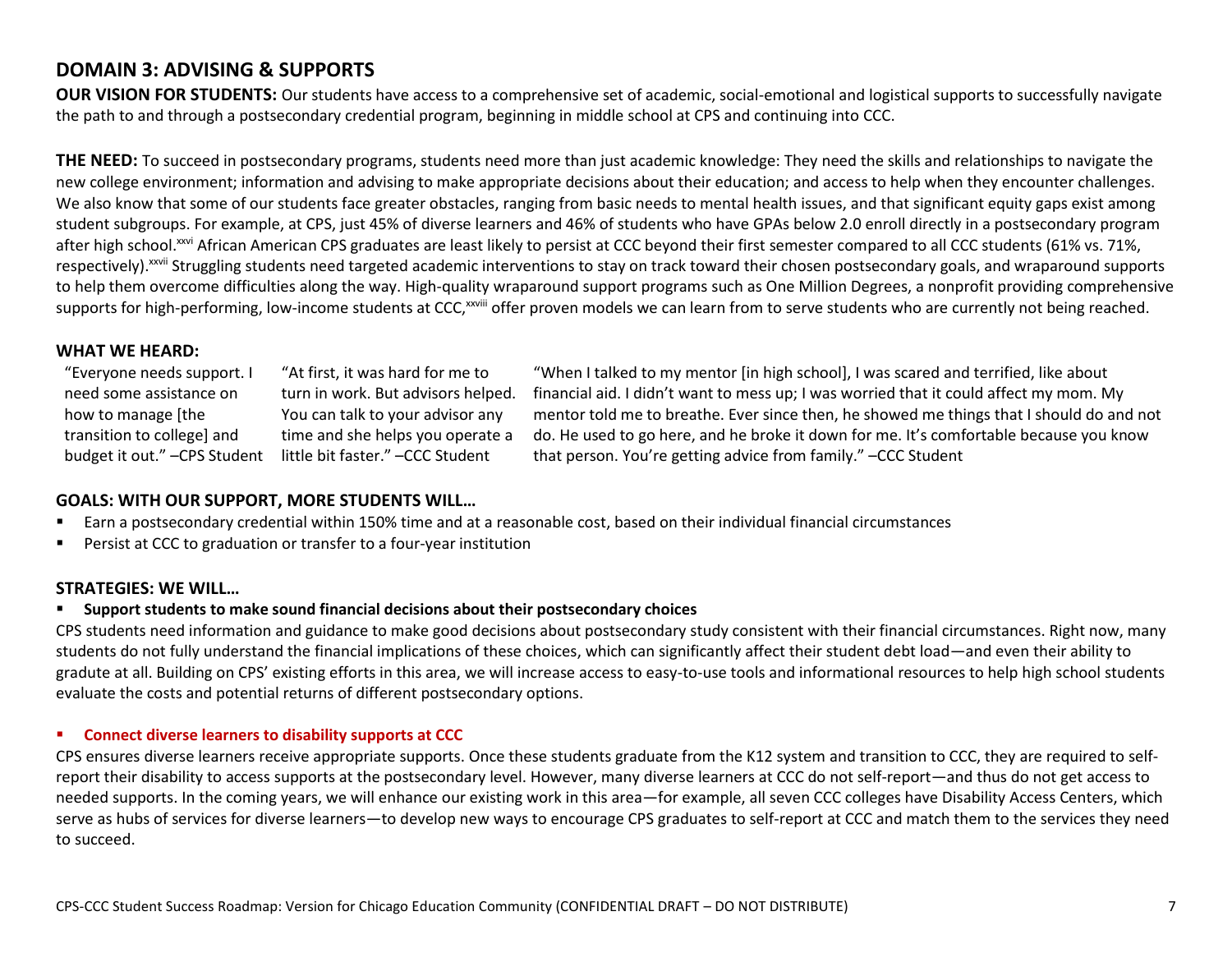#### **Connect young men of color to social supports**

Male students of color experience unique challenges.<sup>xxix</sup> National research shows that they are less likely to seek out help when they need it and more likely to experience a poor sense of belonging on a college campus.<sup>xxx</sup> Our outcome data at CPS and CCC show that these students are among the least likely to earn a postsecondary credential. We will expand our existing efforts to develop research-based strategies and tools geared toward these students' needs. We will also look carefully at recent initiatives to support the postsecondary success of young men of color in Chicago, such as efforts to expand mentoring, to explore whether and how we might build on key lessons to provide additional support for these students.

#### **Enhance the equity of academic supports**

Access to supports designed to help students build academic and social-emotional competencies, such as time management and study skills, is not equitably distributed across our two institutions. We will develop tools and guidance for CPS and CCC faculty and staff to help them create opportunities for their students to develop these skills in and out of the classroom. We will also revamp CCC's early alert system to enable more seamless faculty referrals of students for targeted academic interventions. Additionally, drawing on recent research by the University of Chicago Poverty Labs, xxxi we will partner with college access nonprofits in Chicago that develop these success skills to plan how to reach those students whom the research shows are currently not being served.

#### **Expand and enhance academic advising and wraparound supports for all students**

During their first year at CCC, only half of students meet with an academic advisor after registration, and just 11% receive transfer advising. XXXIII Today, CCC is taking steps to develop a standard coaching-based advising model with input from the seven colleges. With additional capacity at CCC, we can work to ensure that every student meets with an academic advisor at least once per semester and receives high-quality guidance to design course loads that will maximize their likelihood of earning a postsecondary credential from CCC within 150% time. At the same time, since low-performing students do not have the same access to nonprofit-delivered wraparound supports as their higher-performing peers do,<sup>xxxiii</sup> CCC will focus on building internal capacity to provide these supports equitably.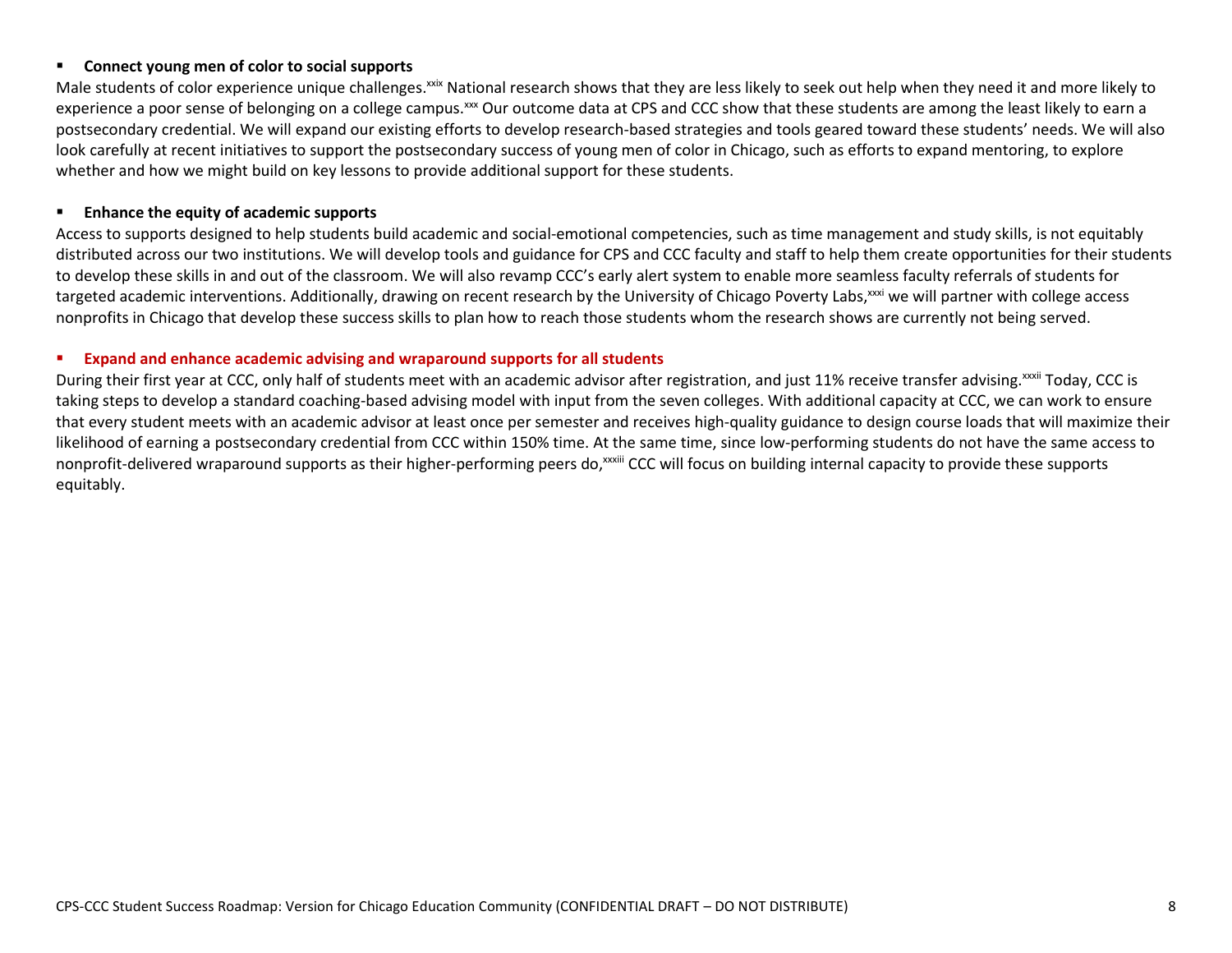# **DOMAIN 4: CAREER EXPLORATION & PREPAREDNESS**

**OUR VISION FOR STUDENTS:** Our students cultivate an initial career vision and develop a postsecondary plan to achieve it; build the competencies they will need to be successful in the workplace; and engage in a coherent progression of career exploration experiences, beginning in middle school at CPS and continuing through CCC, culminating in an internship and/or apprenticeship.

**THE NEED:** Students who enter a postsecondary program with a clear goal in mind—a major and a career path they want to pursue—are more likely to earn a credential.<sup>xxxiv</sup> Career exploration activities that begin in middle school and continue into postsecondary can help students achieve this clarity by enabling them to try on different careers and explore possibilities for their future. Today, CPS counselors have limited capacity and experience advising their students on careers, and only half of CPS students in grades 6-10 complete career exploration tasks in the district's technology platform, Naviance. At the same time, more intensive work-based learning, such as internships and apprenticeships with Chicago employers, is available to just a small fraction of CPS and CCC students. Most students still do not have consistent opportunities to learn and practice the workforce competencies—such as communication in a professional setting and collaboration in teams—that Chicago employers are looking for in their employees.

## **WHAT WE HEARD:**

"I think [work-based learning] would be better for high school students. All high school students should get an internship. Even in  $8<sup>th</sup>$  grade, high school should be pushing jobs." –CPS Student

"After high school, I want to go into the trades and become a carpenter. That's partially why I'm here. Being in this program, I'm good with using my hands. Since I'm taking the carpentry class, it confirms what I want to do." –CPS Student

"If you expose students [to careers] early, they will have more plans for what they want to do. Give them opportunities and choices." –CPS Student

## **GOALS: WITH OUR SUPPORT, MORE STUDENTS WILL…**

- Build competencies for success in the workforce
- Learn about careers of interest in high school, and engage in work-based learning at CPS and CCC
- Succeed in the labor market, defined by gaining employment, earning a living wage and achieving economic mobility

## **STRATEGIES: WE WILL…**

## **Increase CPS counselors' career advising capacity**

CPS counselors receive limited training on career advising. For example, the Chicago College and Career Advising Credential (CCCAC), which is one of the district's primary tools to develop counselor practice, has historically focused on college advising. Over the years of this roadmap, CPS will build on our existing partnership with the Chicagoland Workforce Funders Alliance to continue augmenting the CCCAC with career advising elements and create mechanisms to recognize counselors who deepen their practice in this area.<sup>xxxv</sup>

## **Strengthen coordination to support student development of workforce competencies**

CPS, CCC and our nonprofit and workforce partners currently do not have a coordinated strategy for engaging students in experiences that will cultivate and strengthen their professional skills. We will collaborate with our partners to achieve alignment around common skills for workforce success. Later on, we will explore how to work together with these partners to create mutually-reinforcing experiences that offer our students, as early as middle school, venues to build these skills with the hope of preparing students over time for success in the workplace.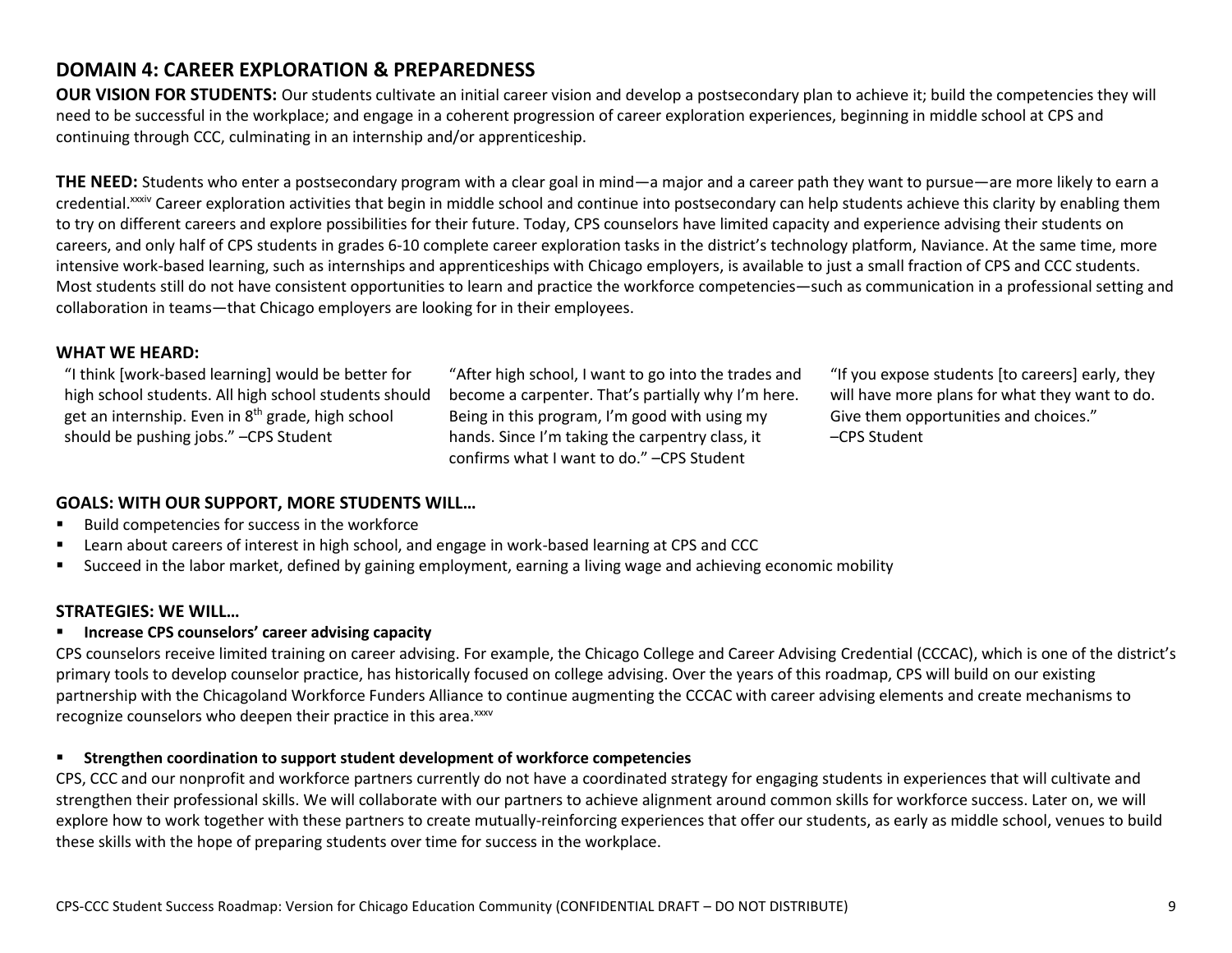#### **Establish career and postsecondary exploration starting in middle school**

Not enough CPS students in grades 6-10 are completing the required career exploration activities in Naviance.<sup>xxxvi</sup> We will work to better understand why this is and enact improvements to increase completion of these activities. We will also have conversations with our workforce partners to develop a continuum of work-based learning experiences—from grade 7 until completion of a credential at CCC—which can be easily incorporated into the school year and day. These experiences may include career fairs, guest speakers, job shadows and other venues to learn about careers. With this continuum in place, our students will have access to a clear progression of opportunities, across CPS and CCC, to deepen their career exploration over time.

#### **Strategically increase supply of high-quality work-based learning across Chicago**

Apprenticeships and internships give students the chance to experience a career to better understand whether it is a good fit for them. These are often deep, meaningful opportunities for students to practice the skills that are critical in any workplace and to envision themselves as a professional in a particular industry. As we pursue our efforts in this domain of career exploration and preparedness, we plan to collaborate with our workforce partners in Chicago to increase the number and quality of these apprenticeships and internships, including for those students at CPS and CCC who historically have had limited access to them.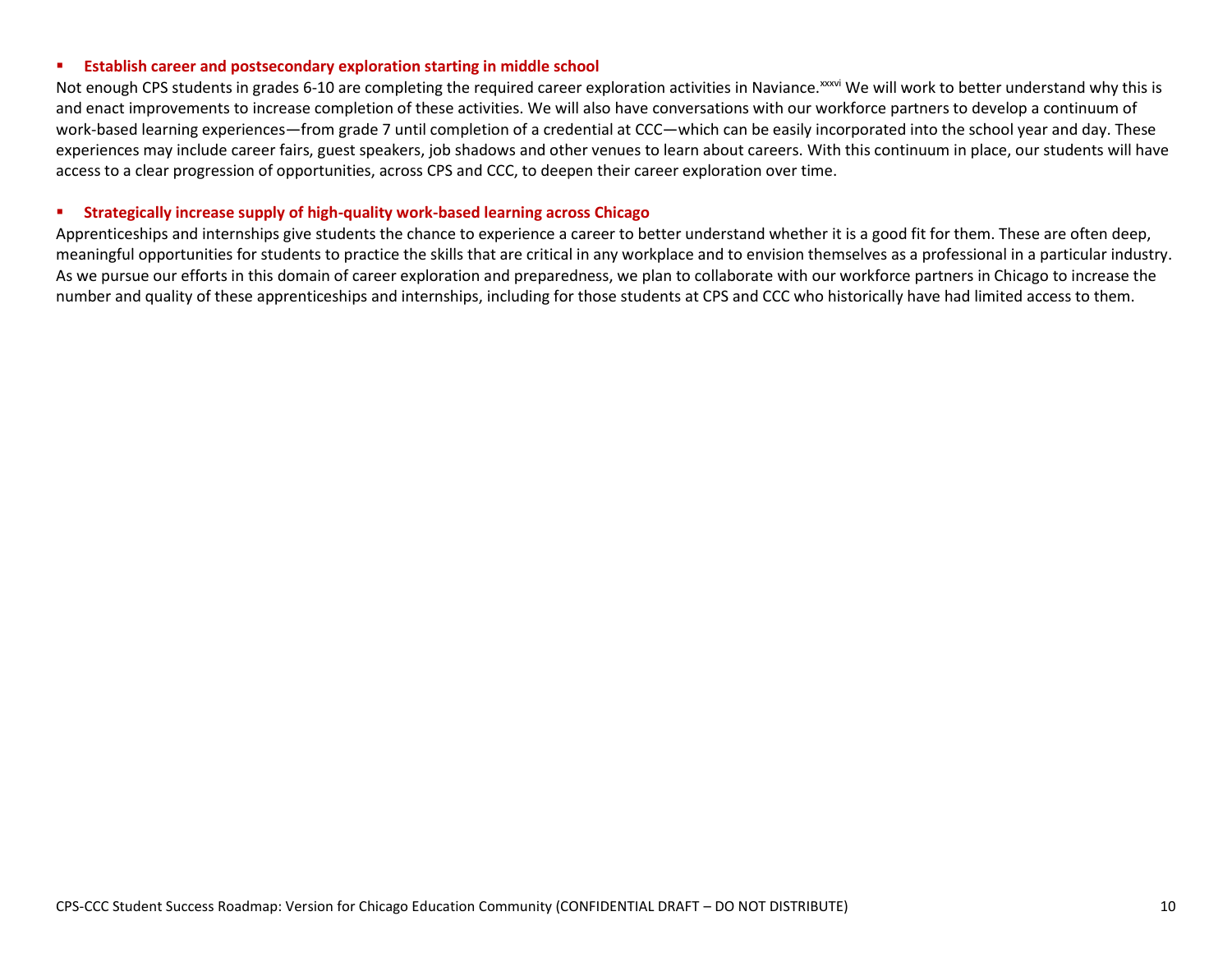# **DOMAIN 5: STRONG PARTNERSHIP BETWEEN CPS & CCC**

**OUR VISION FOR STUDENTS:** Our students understand the policies and procedures of our two institutions, regardless of which CPS school or City College they attend, and can navigate our respective systems easily. A strong infrastructure for our partnership enables us to create the conditions for student success.

**THE NEED:** For many CPS students, the process of enrolling in a CCC college is a challenge. They are faced with multiple different administrative deadlines, admissions requirements and enrollment systems that hinder their ability to make postsecondary choices that are right for them at the right time. Anecdotally, CPS counselors and nonprofit partners also report having difficulty guiding their students through this process. Currently, much of the work of coordinating falls to individual staff in CPS schools and network offices, and CCC colleges; and when these staff leave, they must start building relationships all over again. To address this need and sustain the other areas in this roadmap, CPS and CCC will need to develop new, strong and sustainable partnership structures. We need to communicate consistently, work together efficiently and hold each other accountable to outcomes to make sure our students do not fall through the cracks.

### **WHAT WE HEARD:**

"This [work] is about having a bridge—us handholding, and CCC reaching their hand out." –CPS Counselor

"I didn't do the [FAFSA] for 2019. It was hard. I do go to an adult, but they ask me something about how much my mom gets paid, but she doesn't work. It was just too much." –CCC Student

"Both Star and early college [are examples] of collective impact, without the collective impact backbone. …They've just come about because of leadership in Chicago from the Mayor's Office, and the heads of CPS and CCC understanding the value of working toward shared goals, shared metrics and shared data." –CCC Staff

## **GOALS: WITH OUR SUPPORT, MORE STUDENTS WILL…**

- Increase trust and alignment between CPS and CCC
- **IMPROVE THE COLLEGE AND CALCE AND THE IMPROVE THE COLLEGE ST** Improve the college and career success rates of our shared students
- Enhance public confidence in both of our institutions to deliver on our promises to the young people of Chicago

### **STRATEGIES: WE WILL…**

#### **F** Streamline the student enrollment experience at CCC

Currently, CPS students have to overcome many process hurdles to enroll at one of the City Colleges. To create a seamless enrollment experience, we will begin by reviewing and revising CCC's enrollment procedures and policies with an eye toward improving clarity, transparency and ease-of-use. Once we have updated these procedures, we plan to educate CPS and CCC staff as well as our nonprofit partners so they are well-equipped to work with students. Concurrently, we will explore new models to guide and support students through the enrollment process, such as Daley College's partnership with feeder high schools.

#### **Build a sustainable long-term infrastructure for the collaboration between CPS and CCC**

The work described in this roadmap is only possible with a strong partnership between our two institutions grounded in mutual trust and accountability. While we have collaborated on discrete initiatives and programs in the past, we are now committed to creating new and lasting mechanisms for working together to build one connected, coherent public education system to achieve our shared vision for Chicago students.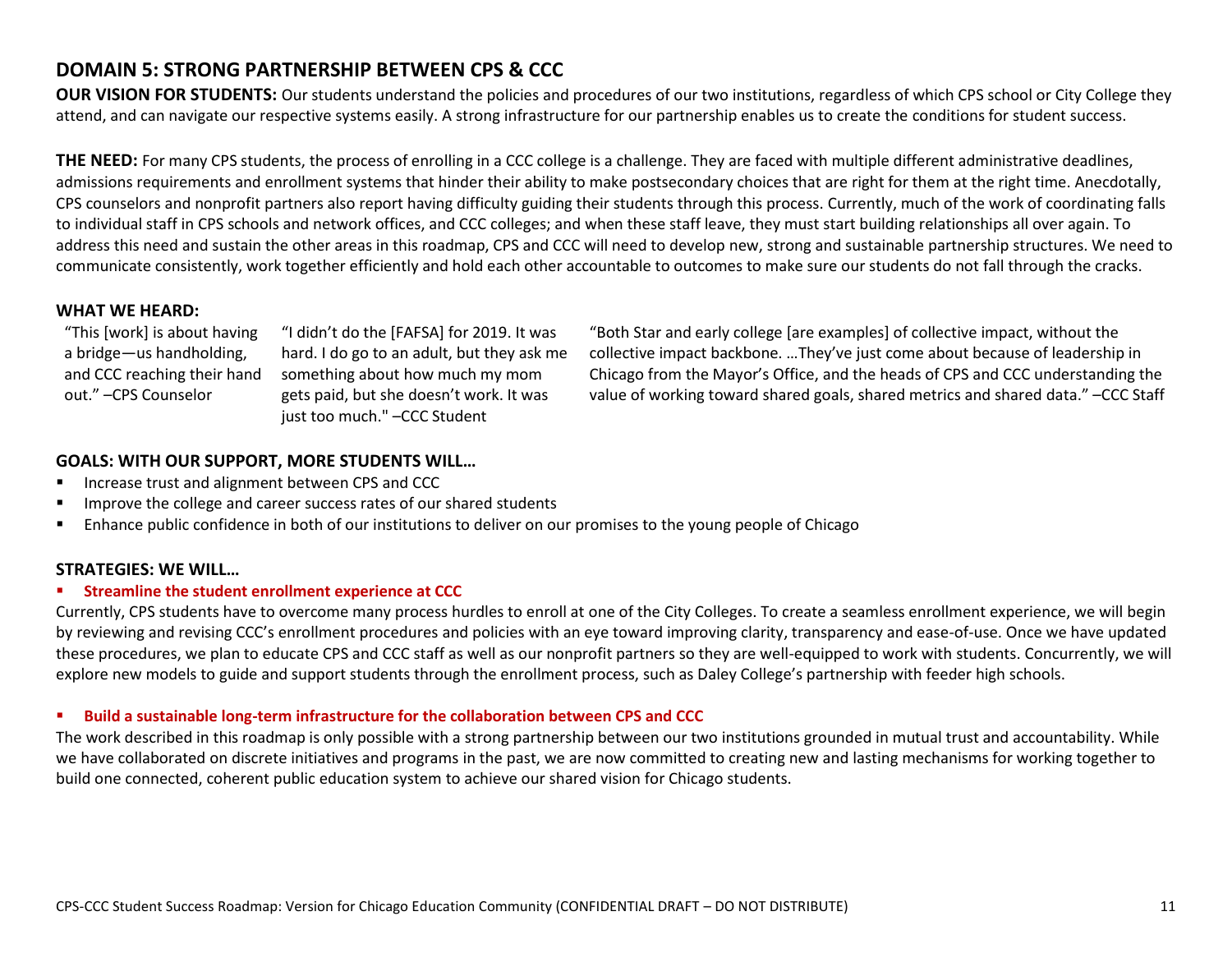## **SOURCES**

 $\overline{a}$ 

<sup>i</sup> A pseudonym for a student we met while conducting the research that informed this roadmap.

ii Education Strategy Group, AdvanceCTE and Council of Chief State School Officers, *Credential Currency: How States Can Identify and Promote Credentials of Value* (2018), https://ccsso.org/sites/default/files/2018-10/Credential\_Currency\_report.pdf.

iii Carnevale, Anthony, Nicole Smith and Jeff Strohl, *Recovery: Job Growth and Education Requirements Through 2020*[, https://cew.georgetown.edu/cew-reports/recovery-job-growth-and](https://cew.georgetown.edu/cew-reports/recovery-job-growth-and-education-requirements-through-2020/)[education-requirements-through-2020/.](https://cew.georgetown.edu/cew-reports/recovery-job-growth-and-education-requirements-through-2020/) 

iv Bureau of Labor Statistics, "Measuring the value of education," [https://www.bls.gov/careeroutlook/2018/data-on-display/education-pays.htm.](https://www.bls.gov/careeroutlook/2018/data-on-display/education-pays.htm) 

v CPS, "Mayor Emanuel and CPS Announce Record High Graduation Rate of 78.2 Percent," [https://cps.edu/News/Press\\_releases/Pages/PR1\\_9\\_3\\_2018.aspx.](https://cps.edu/News/Press_releases/Pages/PR1_9_3_2018.aspx)

vi For the graduating class of 2009, 76 percent of students enrolled in a two- and/or four-year institution within six years of their high school graduation. UChicago Consortium on School Research, Patterns of Two-Year and Four-Year College Enrollment Among Chicago Public Schools Graduates (2017)[, https://consortium-pub.uchicago.edu/publications/patterns-two-year-and-four-year](https://consortium-pub.uchicago.edu/publications/patterns-two-year-and-four-year-college-enrollment-among-chicago-public-schools)[college-enrollment-among-chicago-public-schools.](https://consortium-pub.uchicago.edu/publications/patterns-two-year-and-four-year-college-enrollment-among-chicago-public-schools)

vii 80% of CPS' graduating class of 2015 who continued at a two-year postsecondary institution enrolled at CCC. UChicago Consortium on School Research (2017).

viii CCC. "Mayor Emanuel and City Colleges of Chicago Announce Record High 22.9 Percent Graduation Rate." [http://www.ccc.edu/news/Pages/Mayor-Emanuel-and-City-Colleges-of-Chicago-](http://www.ccc.edu/news/Pages/Mayor-Emanuel-and-City-Colleges-of-Chicago-Announce-Record-High-22-9-Percent-Graduation-Rate.aspx)[Announce-Record-High-22-9-Percent-Graduation-Rate.aspx.](http://www.ccc.edu/news/Pages/Mayor-Emanuel-and-City-Colleges-of-Chicago-Announce-Record-High-22-9-Percent-Graduation-Rate.aspx)

ix University of Chicago Urban Labs, *Chicago College Success Landscape Scan Findings* (2019).

<sup>x</sup> UChicago Consortium on School Research, *The Educational Attainment of Chicago Public Schools Students* (2017)[, https://consortium.uchicago.edu/publications/educational-attainment-chicago](https://consortium.uchicago.edu/publications/educational-attainment-chicago-public-schools-students-2017)[public-schools-students-2017.](https://consortium.uchicago.edu/publications/educational-attainment-chicago-public-schools-students-2017) 

xi Remediation rate is based on SAT and placement exam scores for the 2016 incoming class of "traditional age" (18- and 19-year-old) credit students at CCC.

xii Adelman, Clifford, *The Toolbox Revisited: Paths to Degree Completion From High School Through College*[, https://eric.ed.gov/?id=ED490195.](https://eric.ed.gov/?id=ED490195)

xiii Persistence rate for the 2016 incoming class of "traditional age" (18- and 19-year-old) credit students at CCC.

xiv For example, African American and Latinx students in Chicago are still less likely than their peers to graduate from high school, enroll in a four-year college, and earn a bachelor's degree. See University of Chicago's To &Through Project, [https://toandthrough.uchicago.edu/research.](https://toandthrough.uchicago.edu/research)

<sup>xv</sup> These are actual students we met while conducting the research that informed this roadmap. We have changed their names and removed any identifying information to preserve their anonymity.

xvi CPS Five-year Vision[: https://cps.edu/About\\_CPS/vision/Documents/Vision19\\_Booklet\\_English.pdf](https://cps.edu/About_CPS/vision/Documents/Vision19_Booklet_English.pdf) (2019).

xvii "Gateway" refers to the first credit-bearing courses required to enter into a postsecondary program of study.

xviii Community College Research Center at Teachers College, Columbia University, *Early Momentum Metrics: Why They Matter for College Improvement* (2017),

[https://ccrc.tc.columbia.edu/publications/early-momentum-metrics-college-improvement.html.](https://ccrc.tc.columbia.edu/publications/early-momentum-metrics-college-improvement.html)

 $x^{xx}$  Analysis of CCC 2016 incoming class of "traditional age" (18 to 19 years old) students.

xx According to a 2013 analysis, less than half of all CPS seniors—and just one third of African American and Latinx seniors—took a 4th year of math. UChicago Consortium on School Research, *The Challenge of Senior Year in Chicago Public Schools* (2013)[, https://consortium.uchicago.edu/publications/high-school-future-challenge-senior-year-chicago-public-schools.](https://consortium.uchicago.edu/publications/high-school-future-challenge-senior-year-chicago-public-schools)

 $\frac{xxi}{x}$  Transition courses are designed to help students who do not meet college readiness benchmarks in eleventh grade (e.g., on the SAT) to become college-ready in their senior year so they can avoid placement into pre-college (remedial) courses in college.

xxii CPS, "More CPS Graduates Earn College and Career Credentials Than Ever Before," [https://cps.edu/News/Press\\_releases/Pages/PR1\\_08\\_31\\_2018.aspx.](https://cps.edu/News/Press_releases/Pages/PR1_08_31_2018.aspx)

xxiii Adelman, Clifford, *The Toolbox Revisited: Paths to Degree Completion From High School Through College*[, https://eric.ed.gov/?id=ED490195.](https://eric.ed.gov/?id=ED490195)

xxiv Analysis of CCC Star Scholarship application data.

xxv Chicago Star Scholarship[, http://pages.ccc.edu/apply/star/](http://pages.ccc.edu/apply/star/)

xxvi CPS, *College Enrollment Summaries,* [https://chooseyourfuture.cps.edu/research-and-reports/district-summary-reports/college-enrollment-summaries/.](https://chooseyourfuture.cps.edu/research-and-reports/district-summary-reports/college-enrollment-summaries/)

xxvii Analysis of CCC 2016 incoming class of "traditional age" (18 to 19 years old) degree-seeking students.

xxviii University of Chicago Poverty Lab, "The University of Chicago Poverty Lab Finds Community College Program Significantly Improves Enrollment and Persistence," [https://onemilliondegrees.org/wp-content/uploads/2019/05/1\\_OMD-Press-Release\\_FINAL.pdf.](https://onemilliondegrees.org/wp-content/uploads/2019/05/1_OMD-Press-Release_FINAL.pdf)

xxix MDRC, Boosting College Success Among Men of Color (2016)[, https://www.mdrc.org/publication/boosting-college-success-among-men-color;](https://www.mdrc.org/publication/boosting-college-success-among-men-color) Institute for Higher Education Policy, *Supporting Men of Color Along the Educational Pipeline: Research and Practice* (2013), [http://www.ihep.org/sites/default/files/uploads/docs/pubs/pcn\\_supportingmenofcolor.pdf;](http://www.ihep.org/sites/default/files/uploads/docs/pubs/pcn_supportingmenofcolor.pdf) and College Board, *The Educational Experience of Young Men of Color: A Review of Research, Pathways and Progress* (2011)[, https://ciscentraltexas.org/wp-content/uploads/2013/08/EEYMC-ResearchReport.pdf.](https://ciscentraltexas.org/wp-content/uploads/2013/08/EEYMC-ResearchReport.pdf)  xxx College Board (2011).